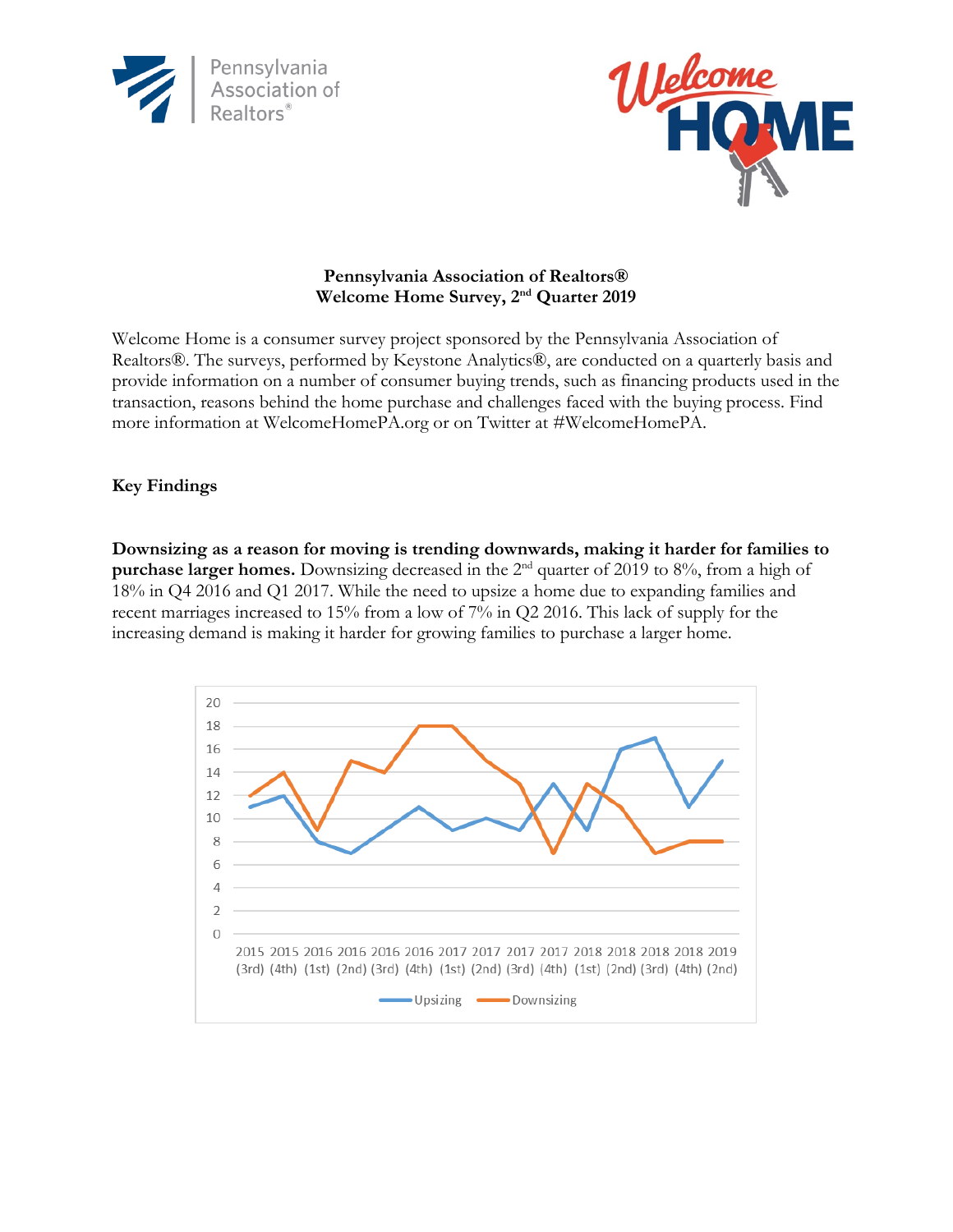**Homeowners who need to buy a home remains steady while homeowners who want to buy a home is beginning to increase again.** Reasons for wanting to buy include Tired of Renting, School Quality, 2<sup>nd</sup> Homes, and More Living Space. Wanting to buy increased to 30% in Q2 2019 from a low of 19% in Q2 last year.



**Use of FHA loans has continued to increase for first-time homebuyers since the fourth quarter of 2016.** The use of 30-year mortgages remain critical financing for most homebuyers at nearly 50% in the second quarter of 2019, the highest of all financing tools available to buyers.